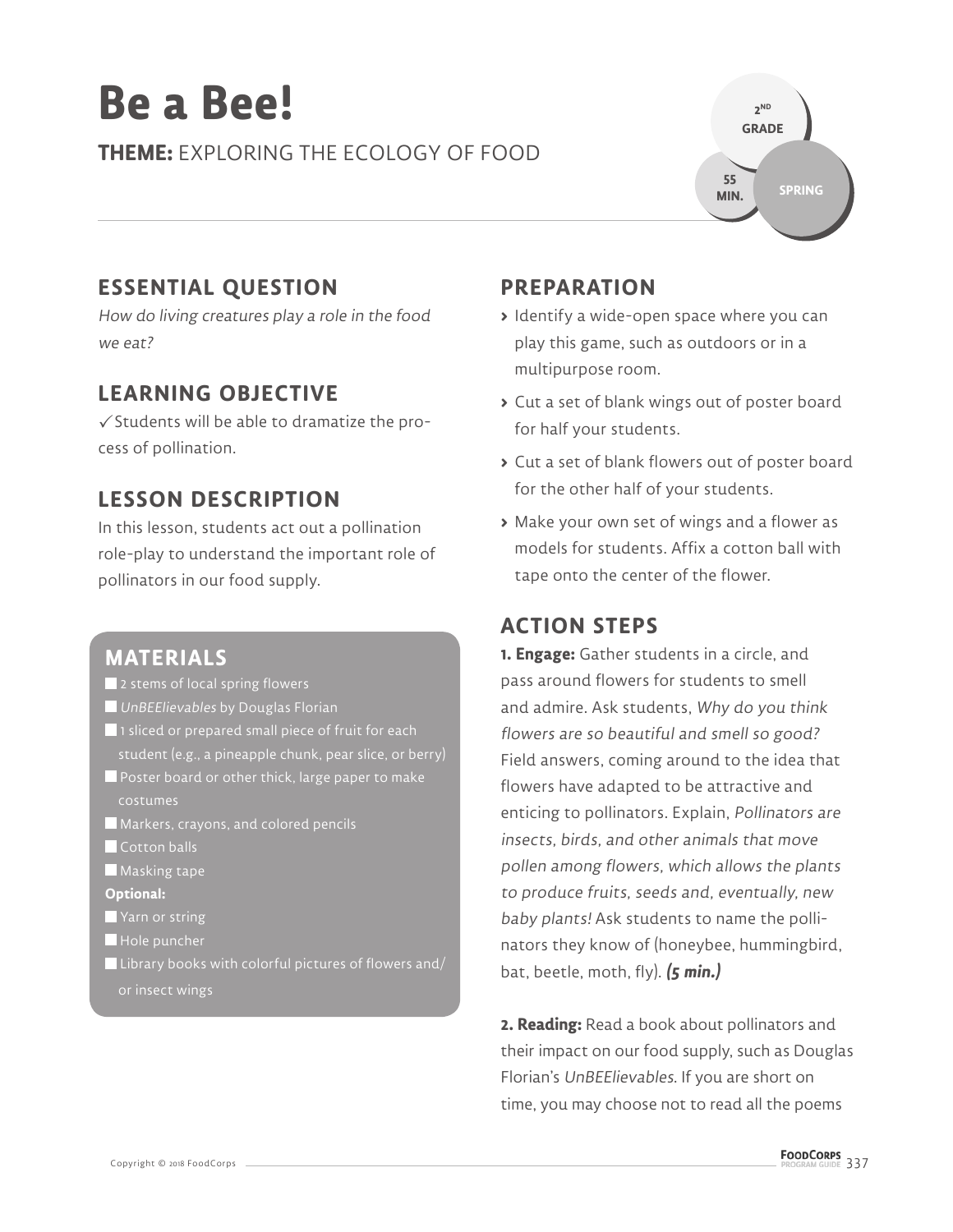about bees' different roles, but focus on "Bee Anatomy," "Waggle Dance," "Honey," "Pollen," "Bees Buzz," and "Where are the Bees?" After reading, ask, How do we depend on bees and other pollinators for what we eat? Explain to students that in some places we don't see bees as much as we used to. Ask, What would the world be like without bees?**(10 min.)**

**3. Drawing:** Explain, We're going to play a pollination game, and we need to create our costumes. Half the class will be pollinators and create wings, and half the class will be flowers that turn into fruits with seeds after they're pollinated. Show students your models, asking them to guess what the cotton balls are for. Explain that if they have a flower, they'll also be drawing a fruit on the back. Pass out art supplies to students and circulate through the room, helping where needed. If you brought in books with photos of flowers or wings, put them in a corner "library" where students can go for inspiration. Help students making flowers attach "pollen" cotton balls with tape. If you have time, you may want to use a hole puncher to attach yarn so students can wear their wings and flowers, rather than hold them. Give students a three-minute warning before it's time to clean up. **(15 min.)**

## **4. Clean up! (5 min.)**

**5. Pollination Game:** Gather students and bring up two volunteer flowers and one volunteer pollinator to help you demonstrate the game. Say, When a flower is tagged by a bee, the flower hands over its pollen. Demonstrate. Now, let's say a bee is already carrying pollen from a flower. When the bee tags a new flower, it passes the pollen to the new flower,

and ta-da! Pollination has occurred! The flower now turns into a fruit, and you flip your costume to show the fruit side. Demonstrate. Once all our flowers have been pollinated and turned into fruit, the game is over. Ask questions to check for understanding and then play. **(10 min.)**

**6. Tasting:** Pass out a piece of fruit to each student, emphasizing that this is the result of pollinating all the flowers. Say something like, Thank you, bees, moths, and bats, for helping plants make this tasty fruit! **(5 min.)**

## **REFLECTION**

Have students discuss the following questions in small groups, then share with the class: **(5 min.)**

- How would you explain pollination to a friend or family member?
- How does a bee or other pollinator help create our food?
- How did it feel to pretend to be a pollinator or flower?
- $\,\cdot\,$  What are ways that we can help bees in our community?

## **ADAPTATIONS**

**In the Classroom:** If you are playing this game in a classroom, set parameters to minimize running and maximize safety. In this case, you can say that the flowers are rooted in the ground and can't move, and the pollinators are bees that buzz as they walk but cannot run.

**Musical:** Add music and dance to the pollination game! Have the pollinators and flowers dance to and from each other. You can even